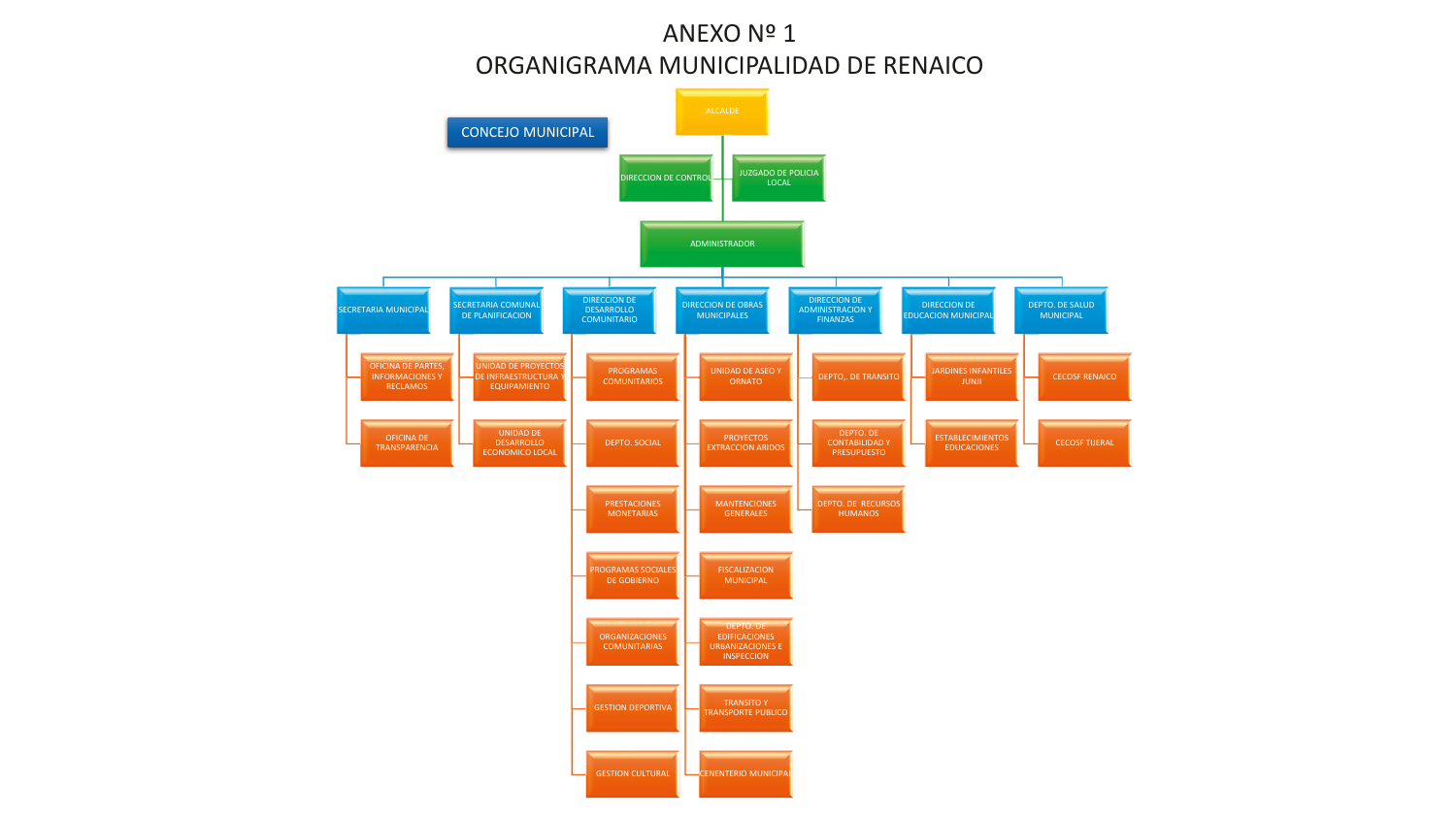# ANEXO Nº 2 ORGANIGRAMA ADMINISTRACION MUNICIPAL

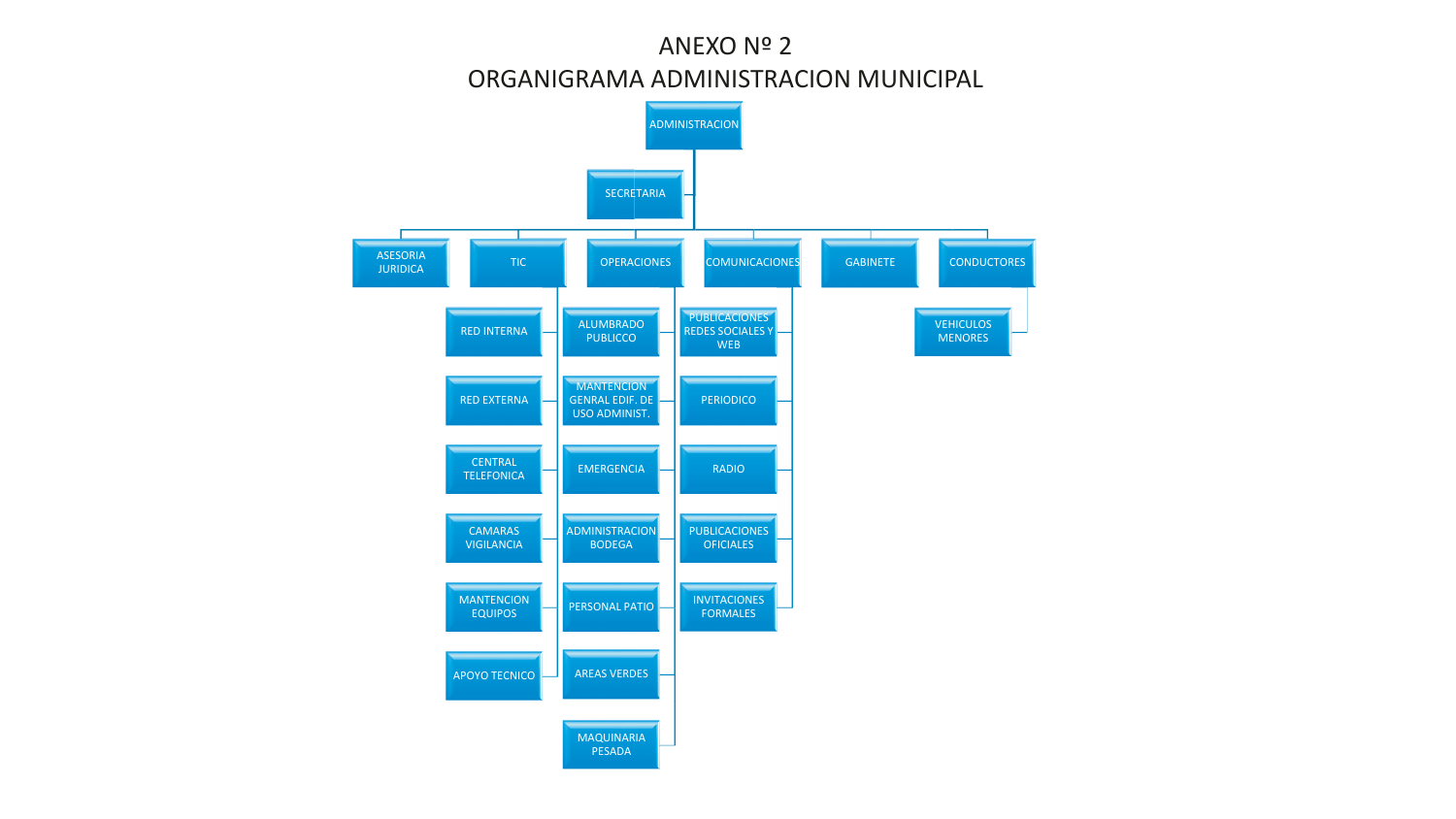ANEXO Nº 3 ORGANIGRAMA SECRETARIA MUNICIPAL

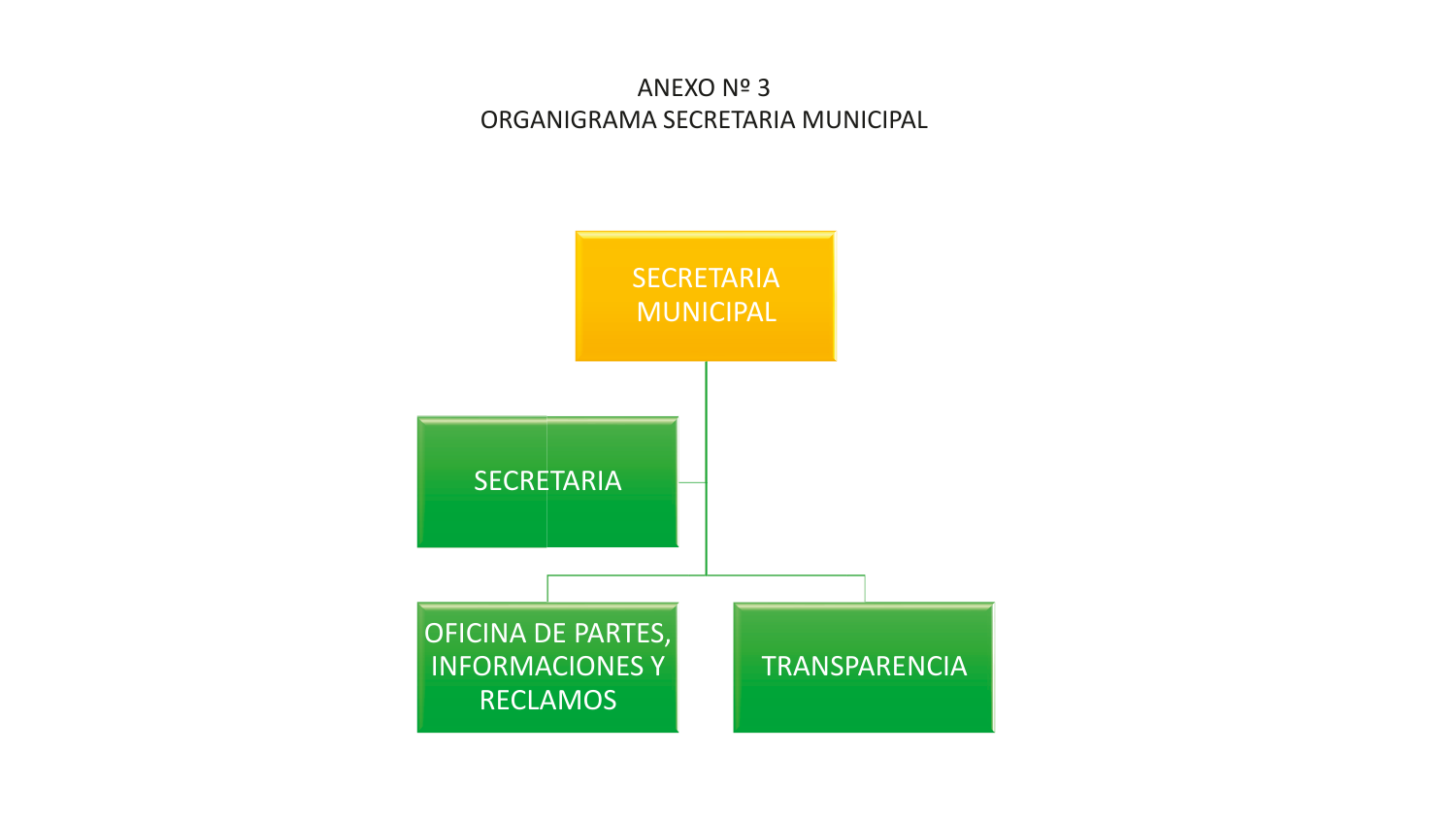# ANEXO Nº 4 ORGANIGRAMA SECRETARIA COMUNAL DE PLANIFICACION

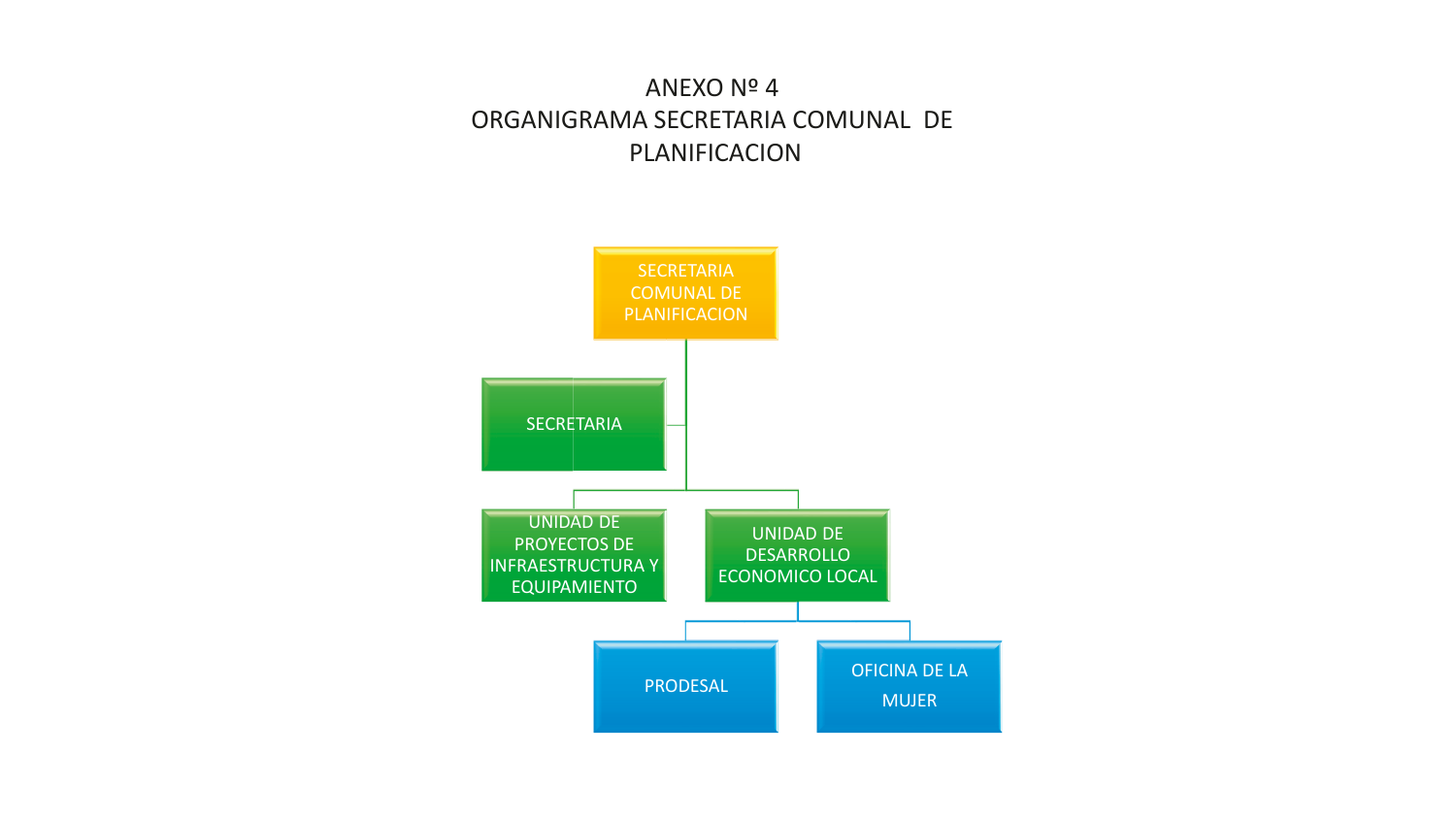#### ANEXO Nº 5 ORGANIGRAMA DIRECCION DE DESARROLLO **COMUNITARIO**

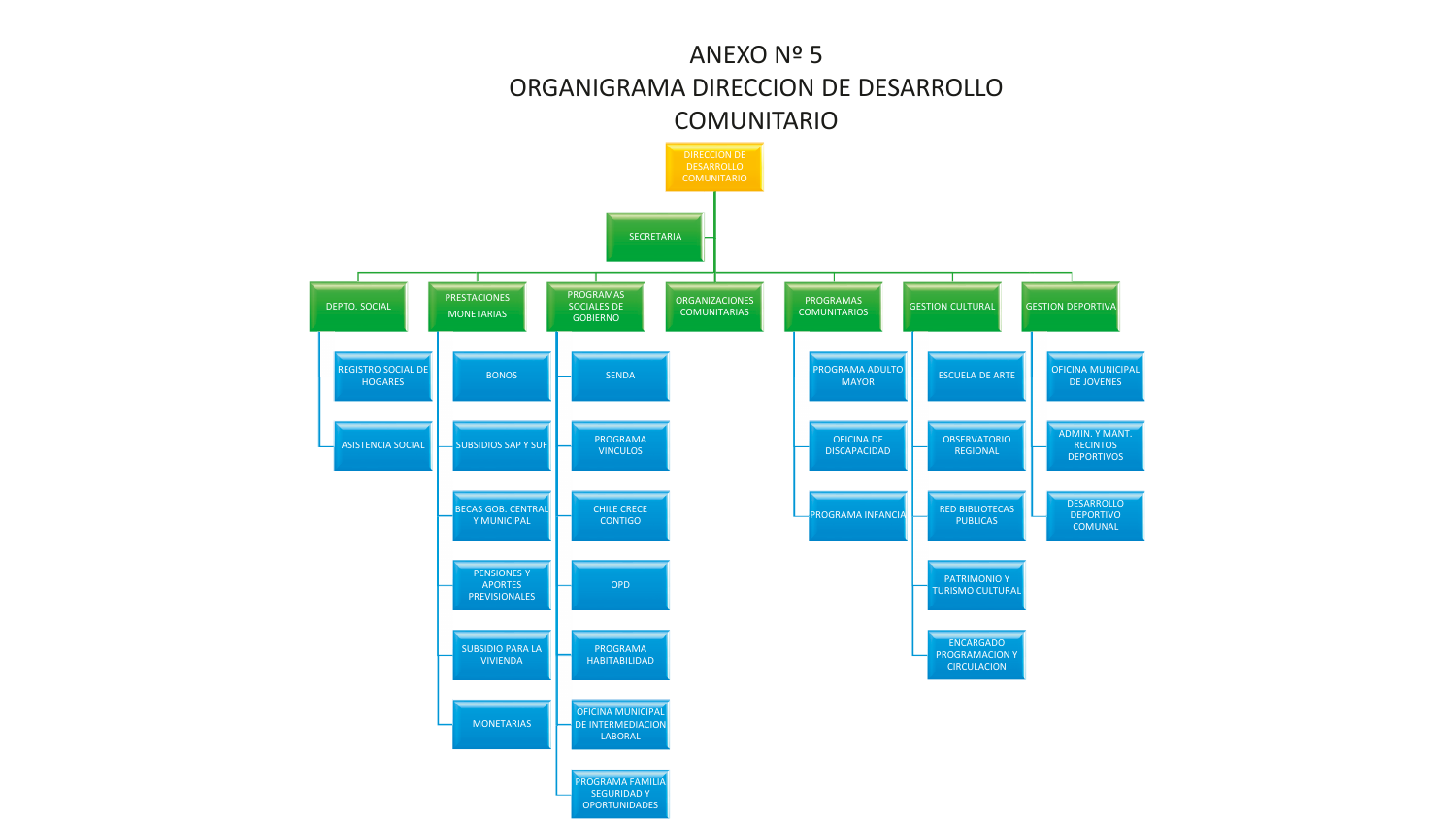## ANEXO Nº 6 ORGANIGRAMA DIRECCION DE OBRAS MUNICIPALES

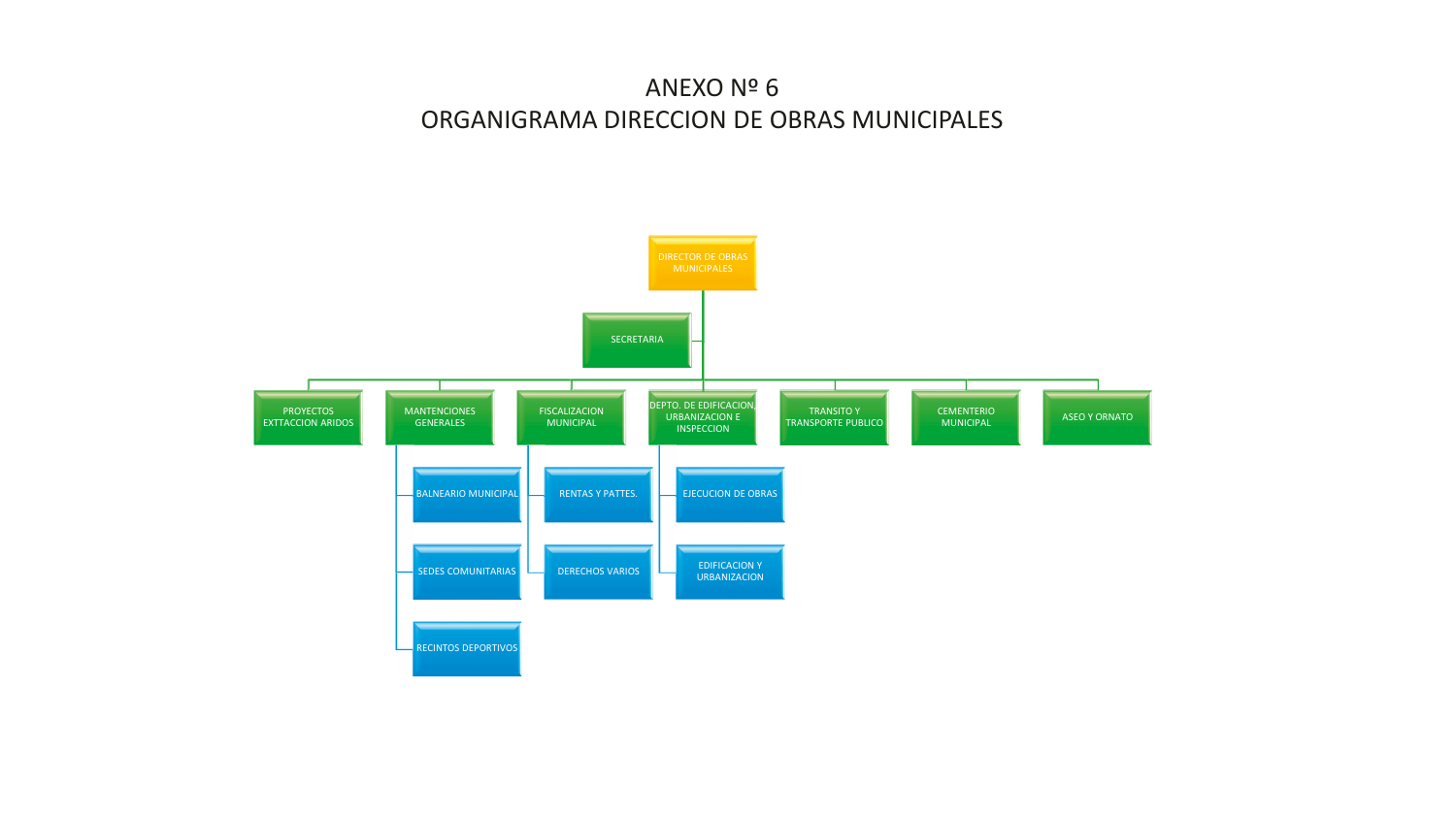# ANEXO Nº 7 ORGANIGRAMA DIRECCION DE ADMINIST. Y FINANZAS

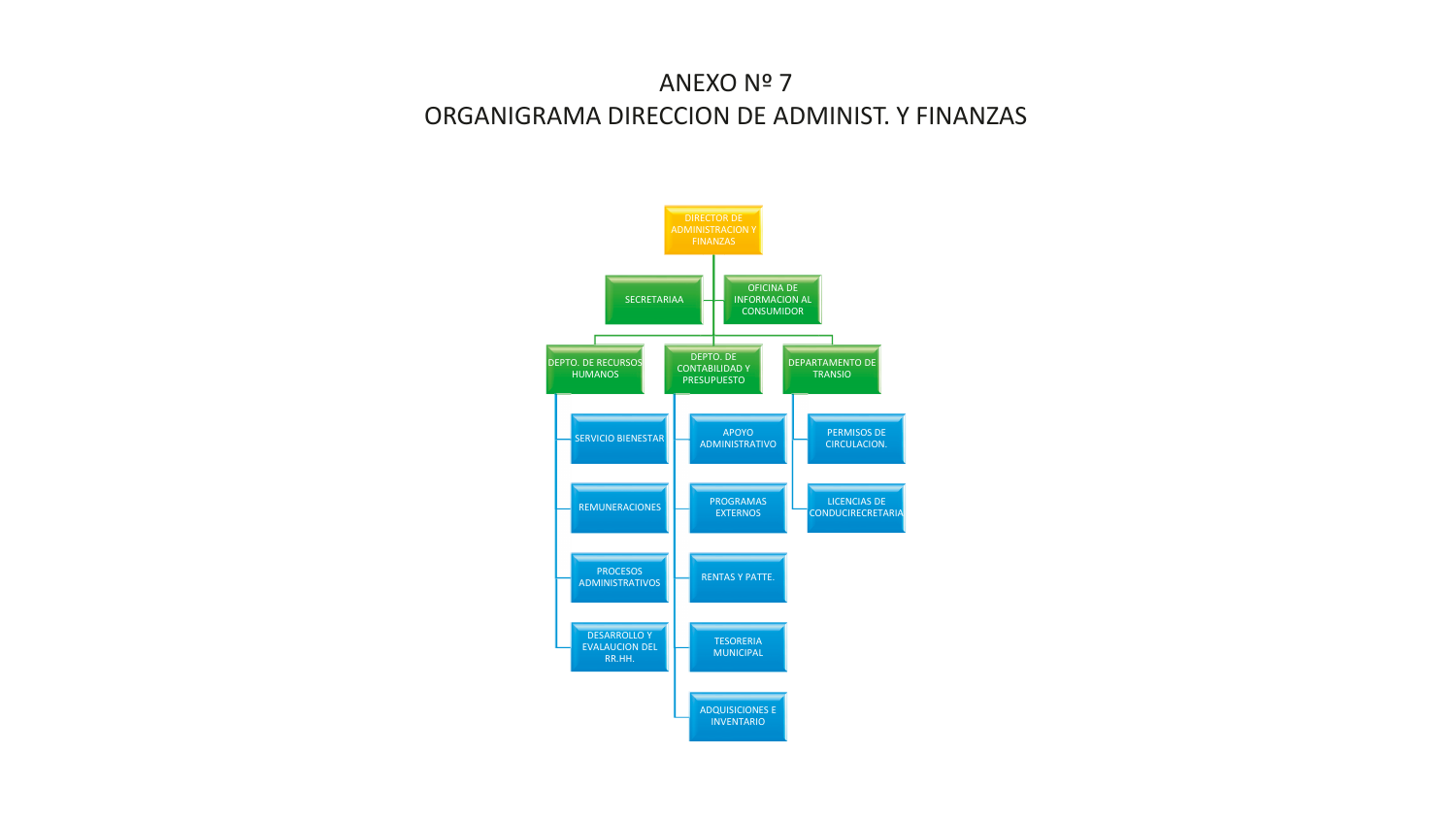# ANEXO Nº 8 ORGANIGRAMA DIRECCION DE CONTROL